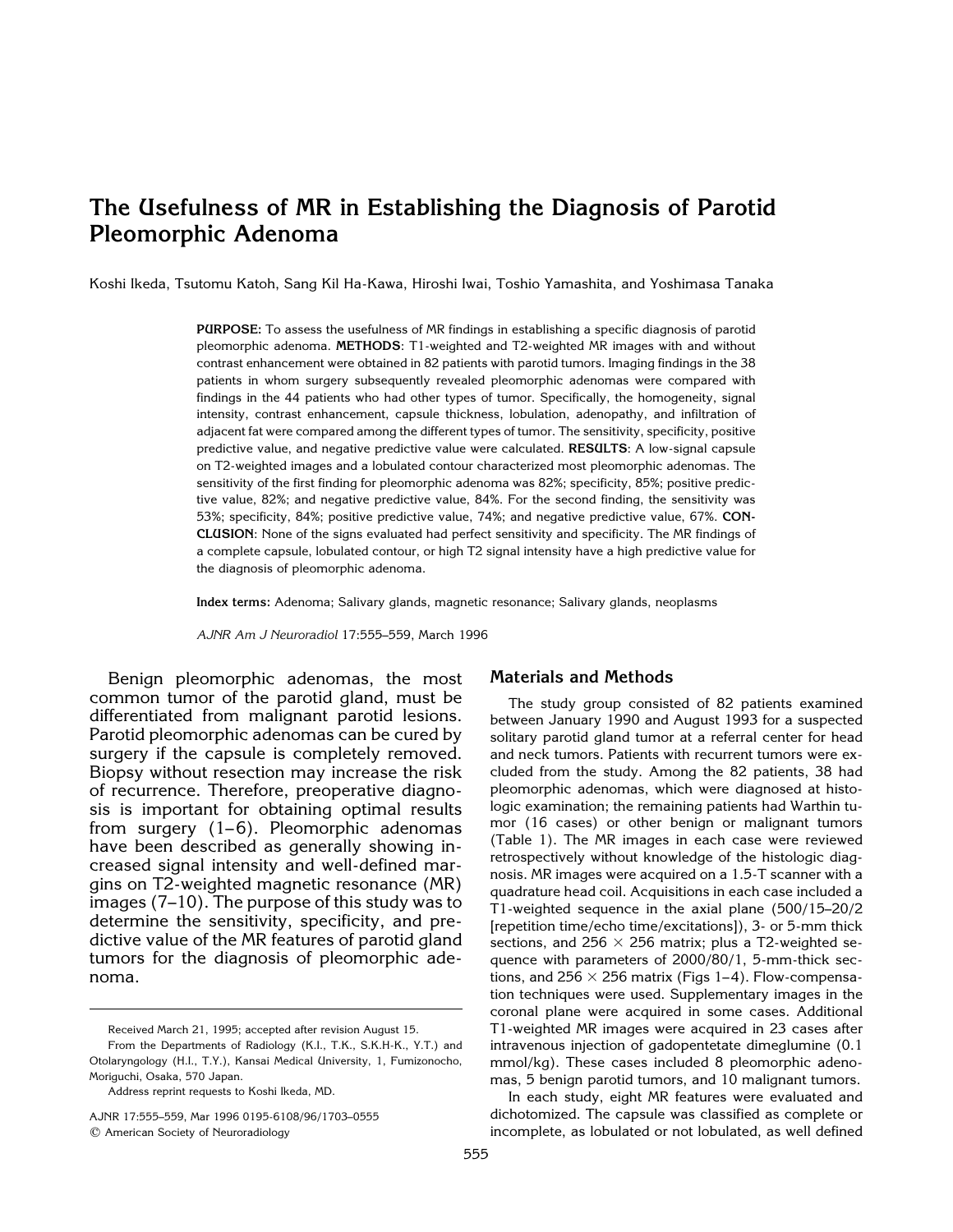| TABLE 1: Histologic diagnosis in 82 parotid tumors |  |  |
|----------------------------------------------------|--|--|
|----------------------------------------------------|--|--|

| Histologic Findings              | No. of Patients          |  |  |
|----------------------------------|--------------------------|--|--|
| Benign tumors                    |                          |  |  |
| Pleomorphic adenoma              | 38                       |  |  |
| Warthin tumor                    | 16                       |  |  |
| Lymphoepithelial cyst            | 5                        |  |  |
| Lipoma                           | 2                        |  |  |
| Hemangioma                       |                          |  |  |
| Lymphangioma                     | 1                        |  |  |
| Malignant tumors                 |                          |  |  |
| Malignant lymphoma               | 4                        |  |  |
| Squamous cell carcinoma          | 3                        |  |  |
| Carcinoma ex pleomorphic adenoma | 3                        |  |  |
| Adenoid cystic carcinoma         | 2                        |  |  |
| Adenocarcinoma                   | 2                        |  |  |
| Acinic cell tumor                | $\overline{\mathcal{L}}$ |  |  |
| Mucoepidermoid tumor             |                          |  |  |
| Mucin-producing adenocarcinoma   |                          |  |  |
| Metastasis                       |                          |  |  |
| Total                            | 82                       |  |  |

or not well defined. The signal intensity within the tumor was classified as homogeneous or inhomogeneous on the basis of findings on T2-weighted images. The tumor was classified as being of high signal intensity on T2-weighted images if it had a signal intensity greater than fat and as being of low signal intensity on T1-weighted images if it had a signal intensity equal to or lower than muscle. The appearance of lymph nodes adjacent to the parotid gland was noted. Adenopathy was classified as present or absent on the basis of conventional criteria for abnormal lymph nodes (11, 12). The fat adjacent to the parotid gland was evaluated as being infiltrated or not infiltrated.

The frequency of each finding was calculated for the group with pleomorphic adenoma and for the group that included all other tumor types. The frequencies of findings

were also calculated for the group that included all benign lesions and for the group that included all malignant tumors. The sensitivity of each finding was calculated as the proportion of cases of pleomorphic adenoma that had the sign (true positive) relative to all cases of pleomorphic adenoma. The specificity was calculated as the proportion of tumors that were not pleomorphic adenomas that lacked the sign. The predictive value of each sign was calculated as the proportion of pleomorphic adenomas among all tumors that had the sign; the negative predictive value was calculated as the proportion of cases that were not pleomorphic adenomas among all cases that lacked the sign.

## **Results**

The tabulations of sensitivity and specificity and positive and negative predictive values for each of the signs evaluated are listed in Tables 2 and 3. In Table 2, pleomorphic adenomas are compared with other tumor types; in Table 3, benign and malignant tumors of the parotid gland are compared.

A complete capsule surrounding the tumor characterized 31 of 38 pleomorphic adenomas and 7 of 44 of the other tumors. Most of the malignant tumors lacked a complete capsule. The sensitivity of the complete capsule sign for pleomorphic adenomas was 82% and the sensitivity of this sign for benign tumors was 59%. The specificity of the sign was 85% relative to other parotid tumors and 95% in differentiating malignant from nonmalignant parotid tumors. The predictive value of a complete capsule for a



Fig 1. Pleomorphic adenoma in the superficial lobe of the left parotid gland.

*A* and *B*, Axial T2-weighted (2000/80) (A) and T1-weighted (500/15) (B) MR images show that the tumor has a thick capsule and well-defined margins with a lobulated contour on the T2-weighted image (*arrow*). The lobules are several millimeters in size. *C*, Macroscopic examination shows the tumor surrounded by a thick, fibrous capsule (*arrows*) and polypoid protrusions (*arrow-*

*heads*). The margins between the tumor and the adjacent parotid tissues are clearly defined (hematoxylin-eosin stain).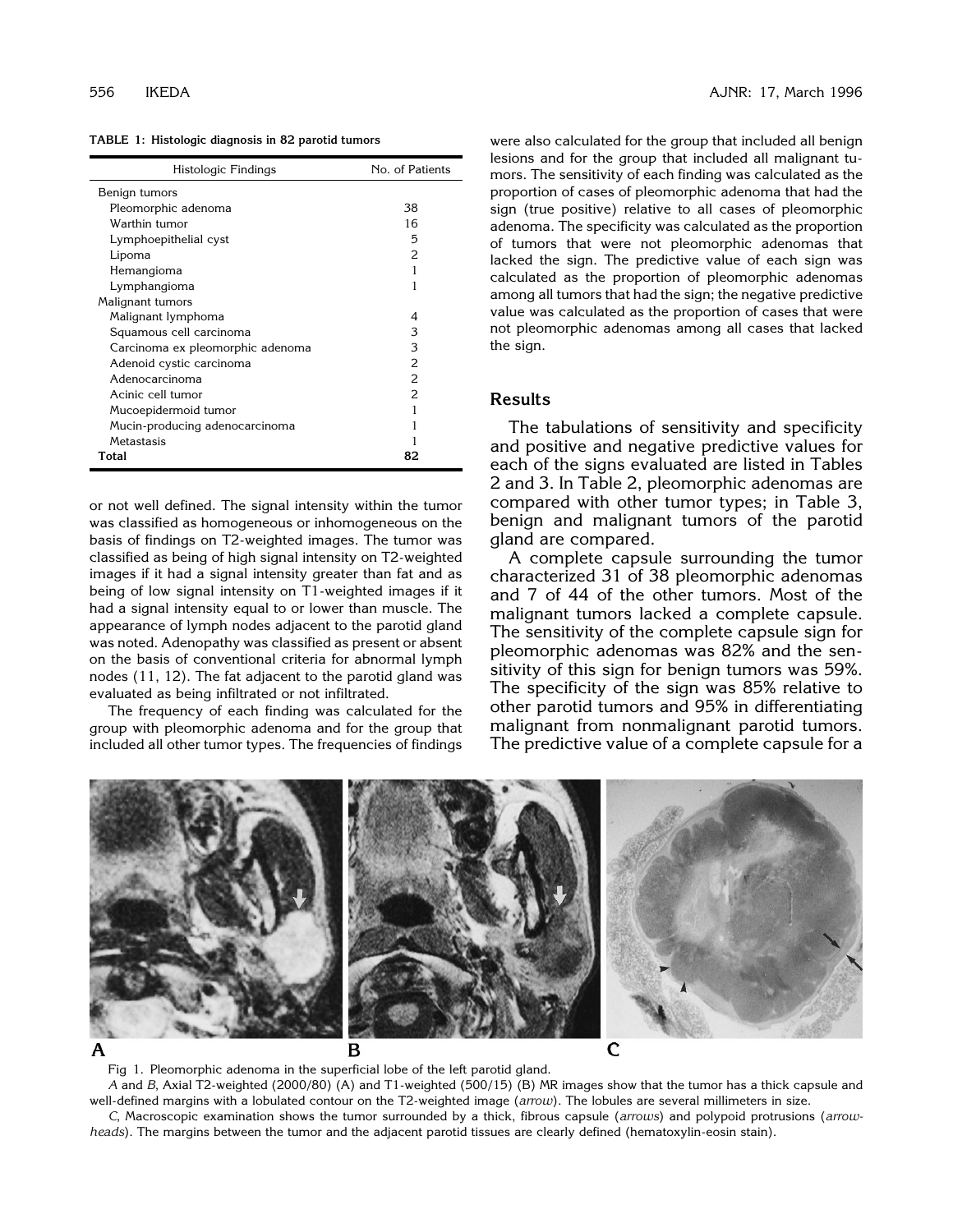

Fig 2. Pleomorphic adenoma in the superficial lobe of the left parotid gland. Coronal T2-weighted (2000/80) (*A*) and T1-weighted (500/20) (*B*) MR images show that the tumor has well-defined margins (*arrows*) and a lobulated contour. The lobules are about 1 cm in size.

benign pleomorphic adenoma was 82%. The predictive value of this sign of a benign tumor was 97%. When the sign was absent, the predictive value that the tumor was not a pleomorphic adenoma or not a benign tumor was 84% or 41%, respectively. The capsule was better defined on the enhanced than on the unenhanced T1-weighted images in 11 of 23 cases. In 10 of the 11 cases, the tumor was classified pathologically as a pleomorphic adenoma (5 cases) or as another type of benign tumor (5 cases).

Lobulation of the contour was seen in 20 of the 38 pleomorphic adenomas. The sensitivity of this sign for pleomorphic adenomas was 53%, its sensitivity for benign tumors of the parotid gland was 38%. Absence of lobulation was more common in malignant tumors and tumors of other nosologic categories than in pleomorphic adenomas. The specificity of the sign was 84% relative to nonpleomorphic adenoma tumors and 84% relative to malignant tumors, respectively. The predictive value of the presence of a lobulated contour for a pleomorphic adenoma or a benign parotid tumor was 74% or 89%, respectively. The predictive value of the absence of lobulation that the tumor was not pleomorphic adenoma or not benign was 67% or 29%, respectively.

The combination of a complete capsule and a lobulated contour was found only in pleomorphic adenomas. Other than pleomorphic adenomas, some benign (two lipomas, one hemangioma, and one lymphangioma) and some malignant tumors (three carcinoma ex pleomorphic adenomas) showed lobulation. Other benign tumors (three lymphoepithelial cysts



Fig 3. Pleomorphic adenoma in the superficial lobe of the left parotid gland. Axial T2-weighted (2000/80) (*A*), unenhanced T1-weighted (500/20) (*B*), and contrast-enhanced T1-weighted (500/20) (*C*) MR images show the tumor is surrounded by a capsule of low signal intensity (*arrows*) and has a lobulated contour on the T2-weighted image. The capsule is well seen on the contrast-enhanced image.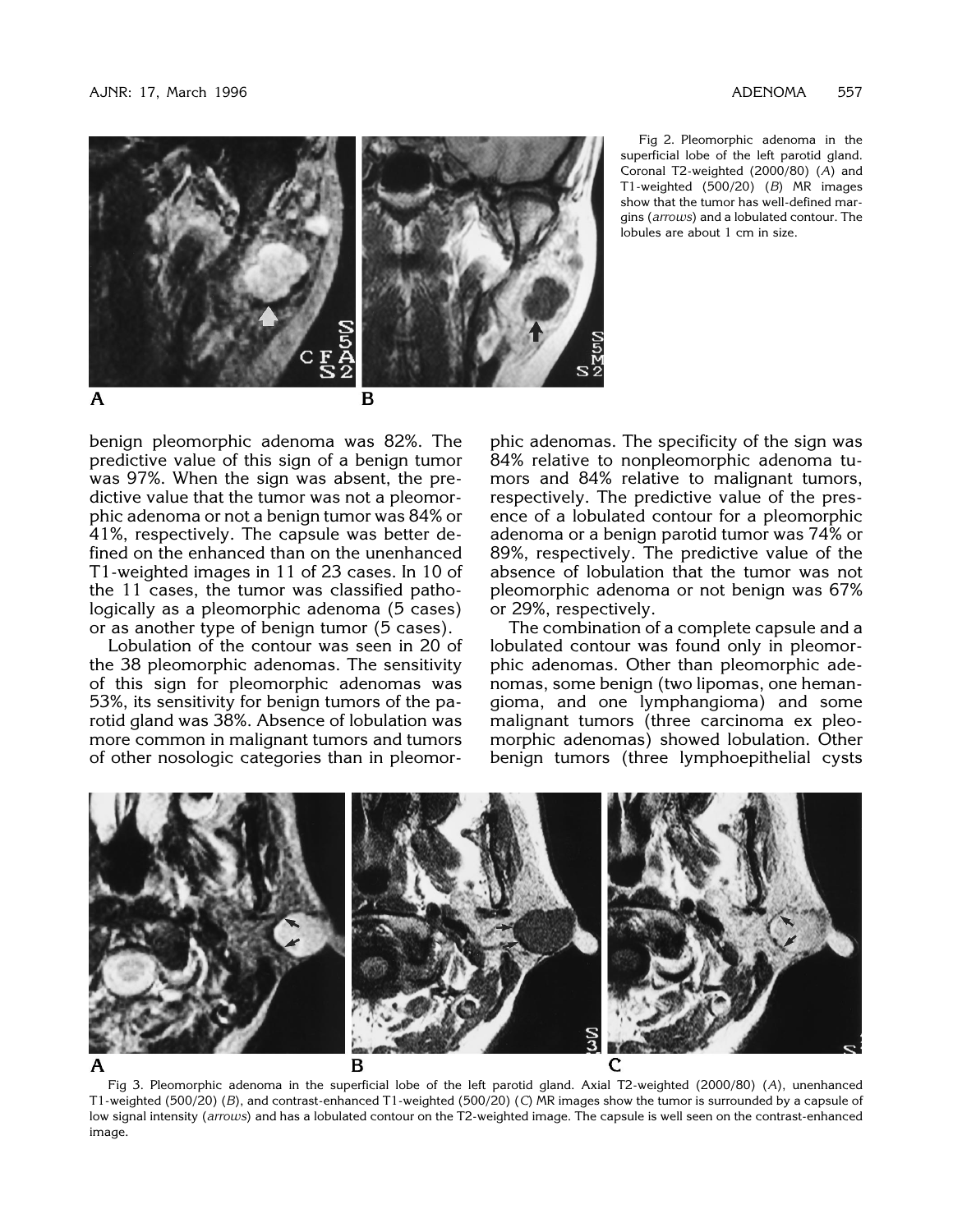

Fig 4. Adenocarcinoma in the deep lobe of the right parotid gland. Axial T2-weighted (2000/80) (*A*), unenhanced T1-weighted (500/20) (*B*), and contrast-enhanced T1-weighted (500/20) (*C*) MR images. The tumor has a poorly defined margin on the unenhanced T1-weighted image (*arrow*), and enhances less well than adjacent parotid tissue. The capsule is not seen on the contrast-enhanced image (*arrow*).

and three Warthin tumors) and one malignant tumor (one acinic cell tumor) had a complete capsule. The sensitivity of the combination of these signs for pleomorphic adenomas was 45%. The sign had high specificity in the differentiation of benign and malignant parotid tumors. It was also not very sensitive for benign parotid tumors. When the sign was present, it had a high predictive value (100%) for pleomorphic adenoma or benign tumors; when absent, it had a low predictive value.

Well-defined margins were present in most pleomorphic adenomas. The sensitivity of the sign for pleomorphic adenomas or benign tumors was 100%. The specificity, however, was low (18% for nonpleomorphic adenomas and

**TABLE 2: MR imaging signs in pleomorphic adenoma and other parotid tumors**

|                                              | ℅   | Sensitivity, Specificity,<br>℅ | Positive<br>Predictive<br>Value, % | Negative<br>Predictive<br>Value, % |
|----------------------------------------------|-----|--------------------------------|------------------------------------|------------------------------------|
| Complete capsule                             | 82  | 85                             | 82                                 | 84                                 |
| Lobulated contour                            | 53  | 84                             | 74                                 | 67                                 |
| Complete capsule<br>and lobulated<br>contour | 45  | 100                            | 100                                | 68                                 |
| Well-defined<br>margins                      | 100 | 18                             | 51                                 | 100                                |
| Inhomogeneous                                | 82  | 41                             | 54                                 | 72                                 |
| High signal, T2                              | 100 | 66                             | 72                                 | 100                                |
| Low signal, T1                               | 95  | 20                             | 51                                 | 82                                 |
| No<br>lymphadenopathy                        | 100 | 16                             | 51                                 | 100                                |
| No irregularity of fat                       | 100 | 16                             | 51                                 | 100                                |

42% for malignant tumors). The predictive value that the tumor was malignant when the sign was lacking was 100%.

The sensitivity, specificity, positive predictive value, and negative predictive value for the homogeneity of the lesion, signal intensity on T2-weighted images, signal intensity on T1 weighted images, adenopathy, and irregularity of fat are given in Tables 2 and 3. All pleomorphic adenomas had a signal intensity equal to or higher than fatty tissue on T2-weighted images and most (95%) had a signal intensity equal to or lower than muscle on T1-weighted images. Pleomorphic adenomas were inhomogeneous in 31 of 38 cases. None of the pleomorphic adenomas had infiltration of the surrounding

|                |  | TABLE 3: MR imaging signs in benign and malignant |  |  |  |  |
|----------------|--|---------------------------------------------------|--|--|--|--|
| parotid tumors |  |                                                   |  |  |  |  |

|                                              | ℅   | Sensitivity, Specificity,<br>℅ | Positive<br>Value, % | Negative<br>Predictive Predictive<br>Value, % |
|----------------------------------------------|-----|--------------------------------|----------------------|-----------------------------------------------|
| Complete capsule                             | 59  | 95                             | 97                   | 41                                            |
| Lobulated contour                            | 38  | 84                             | 89                   | 29                                            |
| Complete capsule<br>and lobulated<br>contour | 27  | 100                            | 100                  | 29                                            |
| Well-defined<br>margins                      | 100 | 42                             | 85                   | 100                                           |
| Inhomogeneous                                | 67  | 21                             | 74                   | 16                                            |
| High signal, T2                              | 78  | 79                             | 93                   | 52                                            |
| Low signal, T1                               | 84  | 6                              | 75                   | 9                                             |
| No<br>lymphadenopathy                        | 100 | 37                             | 84                   | 100                                           |
| No irregularity of fat                       | 100 | 37                             | 84                   | 100                                           |